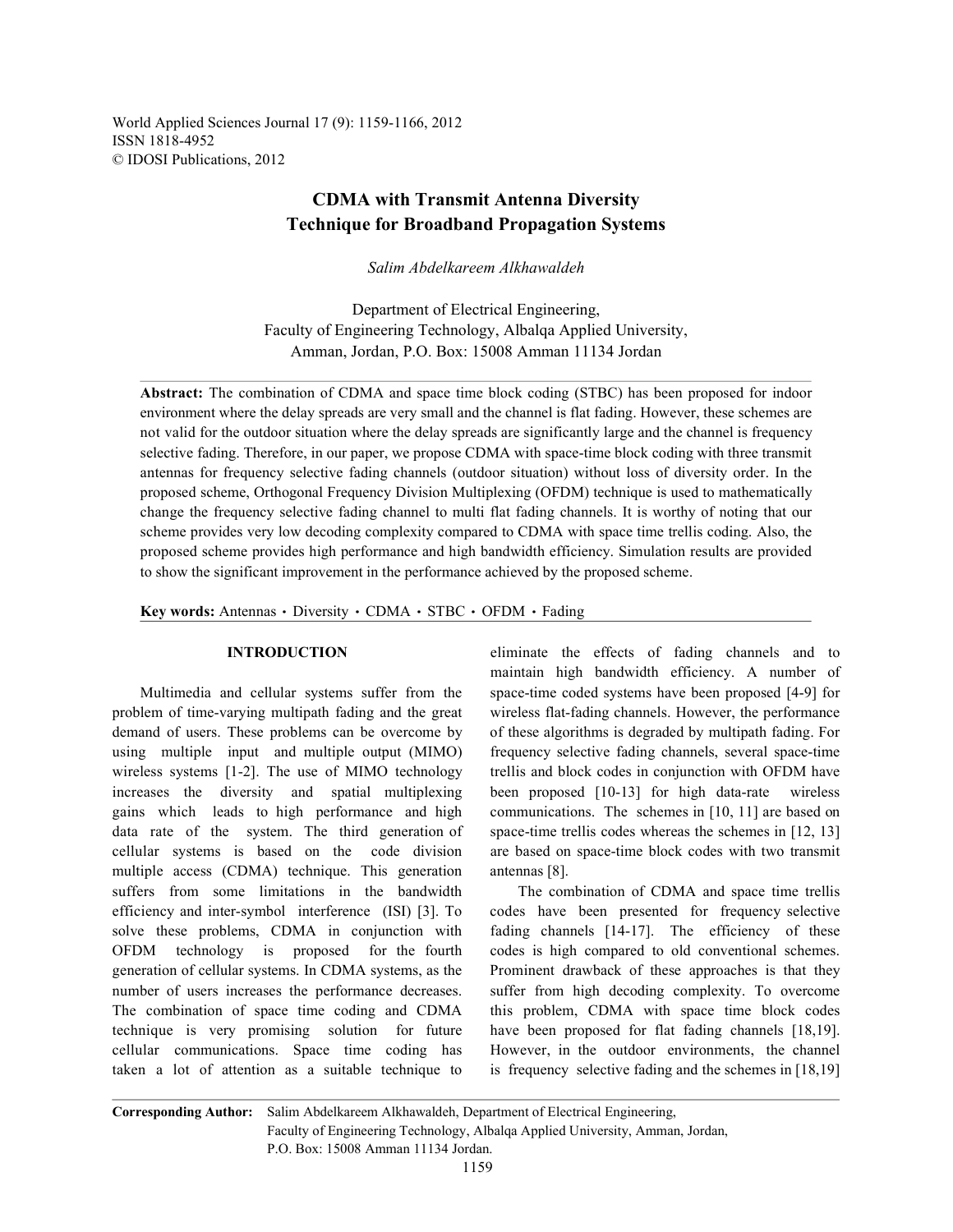are not valid. Therefore, in this paper, we propose a antennas at the base station and one receive antenna combination of CDMA and space time block coding for the two users under the assumption of flat-fading scheme for frequency selective fading channels. The channel [9]. Let the coefficients  $h_{ij}(k)$  be the channel proposed scheme uses the space time block coding gain from transmit antenna *i* to the receive antenna of user with three transmit antennas in conjunction with *j* at time *k* where  $i = 1, 2, 3$  and  $j = 1, 2$ . The channel gains OFDM technology [20] and two users CDMA technique. are assumed to be samples of independent complex In this scheme, for *n* receive antennas, a diversity Gaussian random variables with variance 0.5 per one gain of 3*n* is achieved. It is worth of noting that the dimension. maximal-ratio receiver combining (MRRC) scheme It is assumed that the CDMA technique with two achieves the same diversity gain compared to the proposed scheme. The proposed scheme uses a The spreading code  $c<sub>l</sub>$  related to user 1 is represented as maximum-likelihood detector with linear processing which  $1 \t1$  whereas the spreading code  $c_2$  related to user 2 is results in low computational complexity. Also, it is represented as 1-1. Consider the noise at the receive straightforward to extend this scheme to multiuser CDMA antenna of user *j* at time  $k n_j(k)$  be independent zero-mean system. To show the comparison of the proposed scheme complex Gaussian random variable. In [9], it is also and the conventional schemes, simulation results are assumed that the channel doesn't change over four provided. symbol periods. In the transmitter, let us take four symbol

**Channels:** In this section, CDMA system with two users and  $c<sub>2</sub>$ , respectively, then, they are encoded and and space-time block coding with three transmit antennas transmitted according to Table 1. In Table 1, the are used. Figure 1 shows the CDMA combined with superscript  $*$  is the complex conjugate. Now, let  $u_1, u_2$  and space-time block coded system with three transmit

periods and in every period, symbols related to user 1 and **CDMA with Space Time Block Coding for Flat Fading** user 2 are spread corresponding to spreading codes  $c_1$ users uses two orthogonal spreading codes  $c_1$  and  $c_2$ .  $u_3$  be given as



Fig. 1: CDMA/STBC system for flat fading channels

|  |  | Table 1: Spreading, encoding and transmission for flat fading channels |  |  |  |
|--|--|------------------------------------------------------------------------|--|--|--|

| ĸ | Antenna 1                                              | Antenna 2                                             | Antenna 3                                                                                                       |
|---|--------------------------------------------------------|-------------------------------------------------------|-----------------------------------------------------------------------------------------------------------------|
|   | $s_1$ 1 $c_1$ + $s_1$ 2 $c_2$                          | $s_2c_1 + s_2c_2$                                     | $s_3c_1 + s_3c_2$                                                                                               |
|   | $-s_2^*$ <sub>1</sub> $c_1 - s_2^*$ <sub>2</sub> $c_2$ | $s_1^*$ <sub>1</sub> $c_1 + s_1^*$ <sub>2</sub> $c_2$ | $s_3c_1 + s_3c_2c_2$                                                                                            |
| 3 | $rac{s_3^*}{s_2^*}$ $c_1 + s_3^*$ $c_2$                | $s_3c_1 + s_3c_2$                                     | $\frac{(-s_{11} - s_{11}^* + s_{21} - s_{21}^*)c_{1}}{c_{12}^* + (s_{12} - s_{12}^* + s_{22} - s_{22}^*)c_{2}}$ |
| 4 | $s_3^*$ <sub>1</sub> $c_1 + s_3^*$ <sub>2</sub> $c_2$  | $-\frac{s_3}{2}c_1 - \frac{s_3}{2}c_2$                | $\frac{(s_{11} - s_{11}^* + s_{21} + s_{21}^*)c_1}{(s_{12} - s_{12}^* + s_{22} + s_{22}^*)c_2}$                 |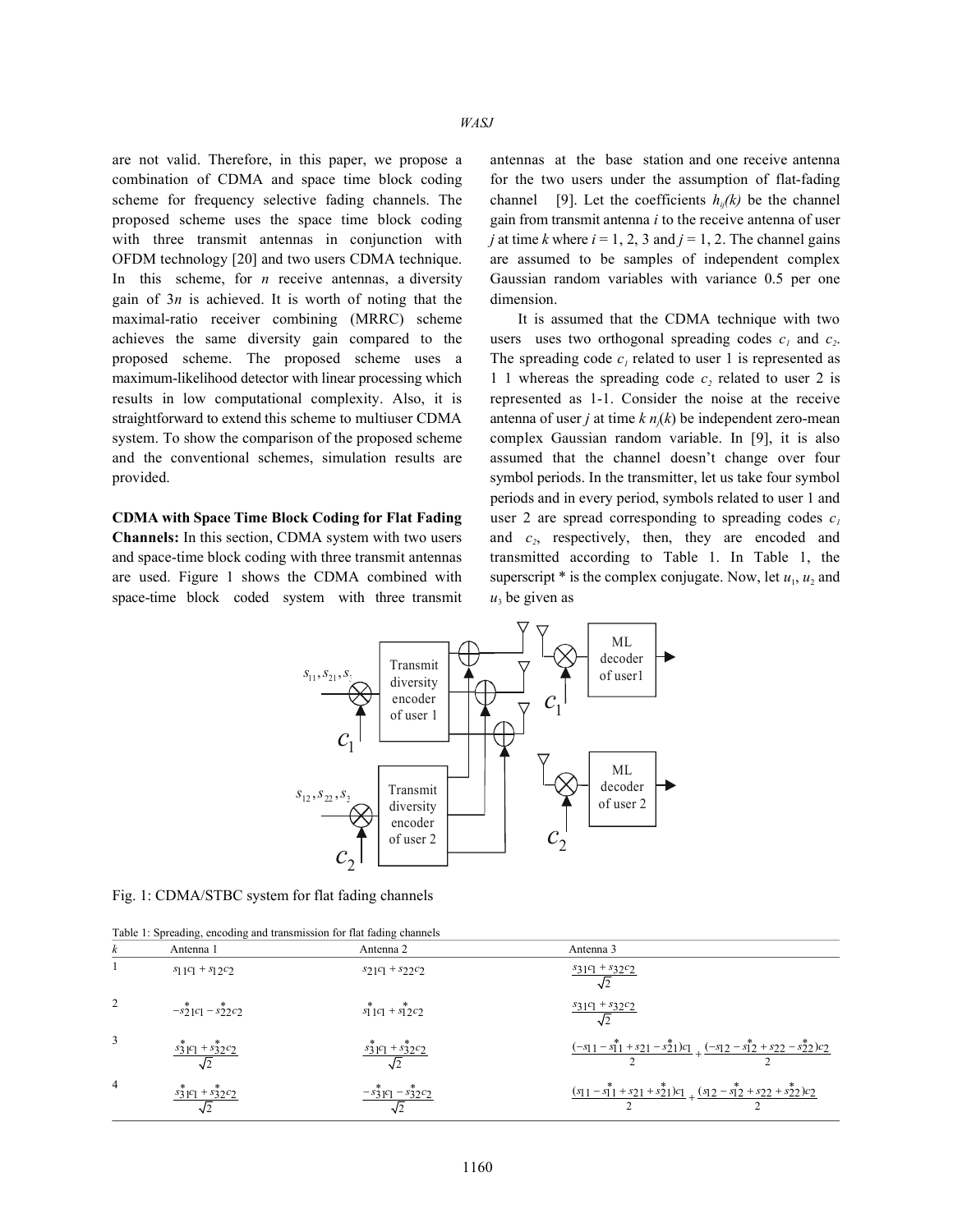*WASJ*

$$
u_1 = s_{11}c_1 + s_{12}c_2 \tag{1}
$$

$$
u_2 = s_{21}c_1 + s_{22}c_2 \tag{2}
$$

 $u_3 = s_{31}c_1 + s_{32}c_2$  (3)

The received signal of user *j* can be written as

$$
\begin{bmatrix} y_j(1) \\ y_j(2) \\ y_j(3) \\ y_j(4) \end{bmatrix} = \begin{bmatrix} u_1 & u_2 & \frac{u_3}{\sqrt{2}} \\ -u_2^* u_1^* & \frac{u_3}{\sqrt{2}} \\ \frac{u_3^*}{\sqrt{2}} & \frac{u_3^*}{\sqrt{2}} & -u_1 - u_1^* + u_2 - u_2^* \\ \frac{u_3^*}{\sqrt{2}} & \frac{-u_1 - u_1^* + u_2 - u_2^*}{2} \\ \frac{u_3^*}{\sqrt{2}} & \frac{-u_3^*}{\sqrt{2}} & \frac{u_1 - u_1^* + u_2 + u_2^*}{2} \end{bmatrix} \begin{bmatrix} n_j(1) \\ n_j(2) \\ n_j(3) \\ n_j(4) \end{bmatrix}
$$
 (4)

With some manipulations, we can write the received signal of user *j* as:

$$
\begin{bmatrix} y_{jr}(1) \\ y_{jim}(1) \\ y_{jr}(2) \\ y_{jm}(2) \\ y_{jm}(3) \\ y_{jm}(3) \\ y_{jr}(4) \\ y_{jim}(4) \end{bmatrix} = \tilde{H}_{j} \begin{bmatrix} u_{lr} \\ u_{lim} \\ u_{2m} \\ u_{2m} \\ u_{2m} \\ u_{3m} \end{bmatrix} + \begin{bmatrix} n_{jr}(1) \\ n_{jim}(1) \\ n_{jr}(2) \\ n_{jm}(3) \\ n_{jm}(3) \\ n_{jm}(3) \\ n_{jr}(4) \\ n_{jm}(4) \end{bmatrix}
$$
(5)

imaginary parts, respectively.  $\bar{H}_j$  is defined as: Where the subscripts *r* and *im* denote the real and

$$
\bar{H}_{j} = \begin{bmatrix}\nh_{j}r - h_{j}jm & h_{2jr} - h_{2jim} & \frac{h_{3jr}}{\sqrt{2}} & \frac{-h_{3jim}}{\sqrt{2}} \\
h_{j}jm & h_{1jr} & h_{2jim} & \frac{h_{3jm}}{\sqrt{2}} & \frac{h_{3jr}}{\sqrt{2}} \\
h_{2jr} & h_{2jim} - h_{1jr} - h_{1jim} & \frac{h_{3jr}}{\sqrt{2}} & \frac{-h_{3jim}}{\sqrt{2}} \\
h_{2jim} - h_{2jr} - h_{1jim} & h_{1jr} & \frac{h_{3jm}}{\sqrt{2}} & \frac{h_{3jr}}{\sqrt{2}} \\
-h_{3jr} & 0 & 0 & -h_{3jim} & \frac{h_{1jr} + h_{2jr}}{\sqrt{2}} & \frac{h_{jim} + h_{2jim}}{\sqrt{2}} \\
-h_{3jim} & 0 & 0 & h_{3jr} & \frac{h_{1jim} + h_{2jim}}{\sqrt{2}} & \frac{-h_{1jr} - h_{2jr}}{\sqrt{2}} \\
0 & -h_{3jim} & h_{3jr} & 0 & \frac{h_{1jr} - h_{2jr}}{\sqrt{2}} & \frac{h_{1jim} - h_{2jim}}{\sqrt{2}} \\
0 & h_{3jr} & h_{3jim} & 0 & \frac{h_{1jim} - h_{2jim}}{\sqrt{2}} & \frac{-h_{1jr} + h_{2jr}}{\sqrt{2}}\n\end{bmatrix}
$$
\n(6)

At the receiver of user  $j$ , the above signal is multiplied by the spreading code  $c_i$  as

$$
\begin{bmatrix}\nv_{jr}(1) \\
v_{jim}(1) \\
v_{jr}(2) \\
v_{jr}(2)\n\end{bmatrix} = \begin{bmatrix}\ny_{jr}(1)c_j \\
y_{jim}(1)c_j \\
y_{jr}(2)c_j \\
y_{jm}(2)\n\end{bmatrix}
$$
\n
$$
\begin{bmatrix}\nv_{jr}(1) \\
v_{jm}(2)c_j \\
v_{jr}(3)\n\end{bmatrix} = \begin{bmatrix}\ny_{jm}(1)c_j \\
y_{jim}(2)c_j \\
y_{jr}(3)c_j \\
y_{jm}(3)c_j \\
y_{jm}(4)\n\end{bmatrix}
$$
\n(7)

of the channel. Hence, from (6) the estimates  $\hat{s}_{1j}$ ,  $\hat{s}_{2j}$  and  $\hat{s}_{3j}$ It is assumed that the receiver has perfect knowledge related to user *j* can be evaluated as:

$$
\begin{bmatrix}\n\hat{s}_{1jr} \\
\hat{s}_{1jim} \\
\hat{s}_{2jr} \\
\hat{s}_{2jr} \\
\hat{s}_{3jr} \\
\hat{s}_{3jim}\n\end{bmatrix} = H_j^H \begin{bmatrix}\nv_{jr}(1) \\
v_{jim}(1) \\
v_{jr}(2) \\
v_{jr}(3) \\
v_{jm}(3) \\
v_{jim}(4)\n\end{bmatrix}
$$

(8)

Where the superscript *H* denotes the complex conjugate. These estimates are sent to the optimum detector where the maximum likelihood decision rule is applied.

The scheme presented in this section has been proposed for indoor environment where the channel is flat fading. Unfortunately, this scheme is not suitable for the outdoor environment where the channel is frequency selective fading. To overcome this problem, we propose CDMA with transmit diversity scheme equipped with three transmit antennas for frequency selective fading channels (outdoor situation) in the next section.

**Proposed CDMA with Transmit Diversity Scheme for Frequency Selective Fading Channels:** Consider the system shown in Fig. 1 under the assumption of frequency selective fading channel (delay spread in the channel). At a given time  $k$ , signal  $x_i(k)$  is transmitted from antenna *i* and signal  $y_i(k)$  is received, where  $i = 1, 2, 3, j = 1, 2, k = 0, 1, \dots, K-1$  and K is the size of data block. We can model the delay spread channel between antenna *i* and the receive antenna of user *j* by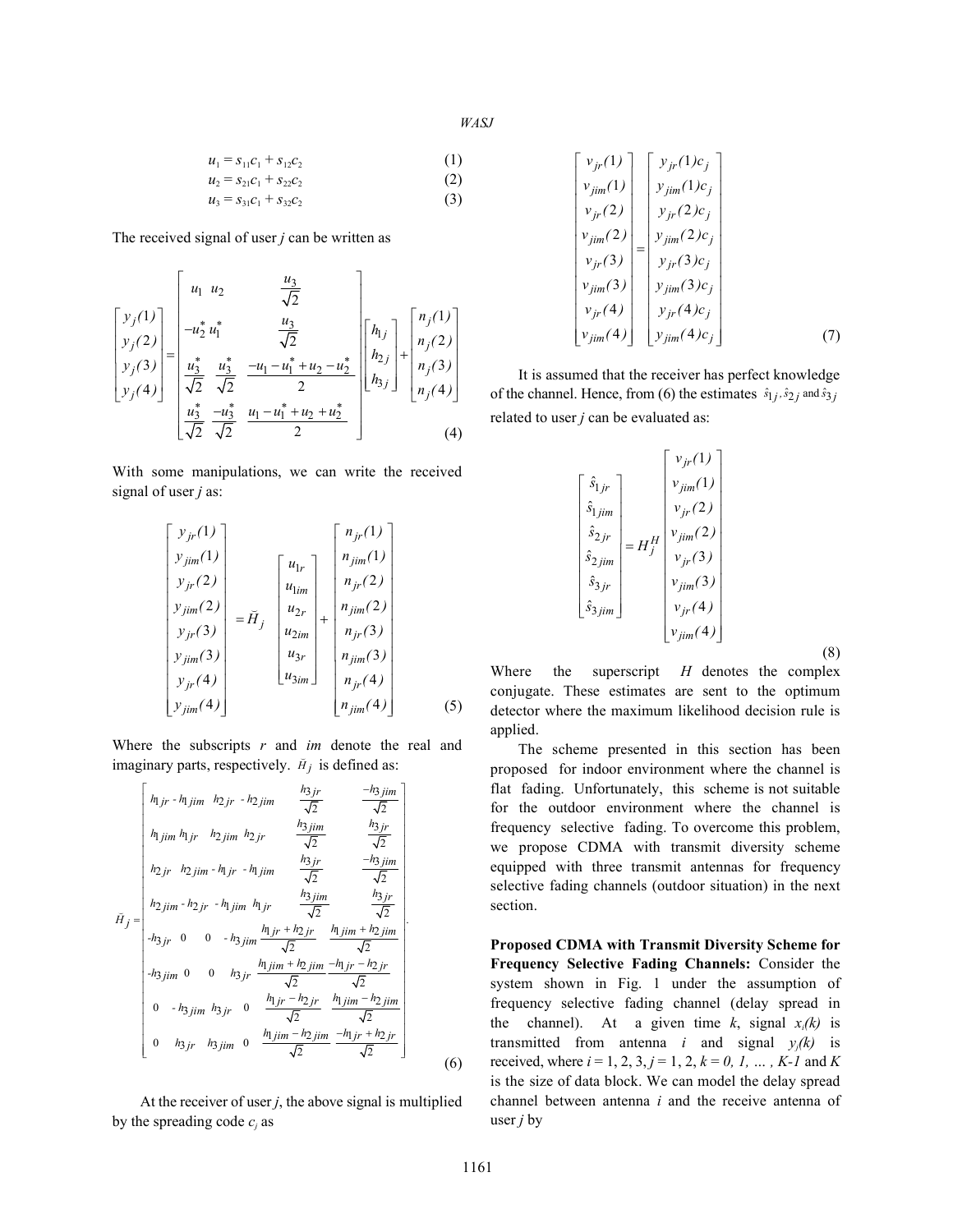



Fig. 2: Proposed CDMA/STBC-OFDM scheme for frequency selective fading channels

| Table 2: Spreading, encoding and transmission of the proposed scheme |  |  |  |  |
|----------------------------------------------------------------------|--|--|--|--|
|----------------------------------------------------------------------|--|--|--|--|

| $\boldsymbol{m}$ | Antenna 1 $\bar{x}_1^{(m)}$                            | Antenna 2 $\bar{x}_2^{(m)}$                           | Antenna 3 $\bar{x}_2^{(m)}$                                                                                       |
|------------------|--------------------------------------------------------|-------------------------------------------------------|-------------------------------------------------------------------------------------------------------------------|
|                  | $s_1_1c_1 + s_1_2c_2$                                  | $s_2c_1 + s_2c_2$                                     | $\frac{s_3c_1 + s_3c_2}{\sqrt{2}}$                                                                                |
|                  | $-s_2^*$ <sub>1</sub> $c_1 - s_2^*$ <sub>2</sub> $c_2$ | $s_1^*$ <sub>1</sub> $c_1 + s_1^*$ <sub>2</sub> $c_2$ | $\frac{s_3c_1 + s_3c_2}{\sqrt{2}}$                                                                                |
| 3                | $\frac{s_3^*_{1}c_1 + s_3^*_{2}c_2}{\sqrt{2}}$         | $\frac{s_3^*_{1C_1} + s_3^*_{2C_2}}{\sqrt{2}}$        | $\frac{(-s_{11} - s_{11}^* + s_{21} - s_{21}^*)c_1}{2} + \frac{(-s_{12} - s_{12}^* + s_{22} - s_{22}^*)c_2}{2}$   |
| $\overline{4}$   | $\frac{\sqrt{3}^{2}C_{1} + \sqrt{3}^{2}C_{2}}{C_{1}}$  | $-\frac{1}{3}C_1 - \frac{1}{32}C_2$                   | $\frac{(s_{1} - s_{1}^{*} + s_{2} + s_{2}^{*})c_{1}}{2} + \frac{(s_{1} - s_{2}^{*} + s_{2} + s_{2}^{*})c_{2}}{2}$ |

$$
H_{ij} = \begin{bmatrix} h_{ij}(0) & 0 \\ \vdots & \ddots & \vdots \\ h_{ij}(L) & & \ddots & \vdots \\ 0 & & h_{ij}(L) \end{bmatrix}
$$
(9)

The received vector  $y_i$  related to user *j* can be written as:

$$
\mathbf{y}_{j} = \begin{bmatrix} y_{j}(0) \\ \vdots \\ y_{j}(K+L-1) \end{bmatrix} = \sum_{i=1}^{3} H_{ij} \begin{bmatrix} x_{i}(0) \\ \vdots \\ x_{i}(K-1) \end{bmatrix} + \mathbf{n}_{j} \quad (10)
$$

Where *L* is the delay spread in the channel and vector  $n_i$ is complex white Gaussian noise at the receive antenna of user *j*.

Figure 2 shows the baseband representation of the proposed scheme which uses CDMA with two users and space-time block code combined with OFDM technique. OFDM technique is used to solve the problem of ISI in the frequency selective fading systems [21-23]. Every

block  $\bar{x}_i^{(m)} = \left[x_i^{(m)}(0), \dots, x_i^{(m)}(K-1)\right]^T$  which results in  $\mathbf{x}_i^{(m)} = \left[ x_i^{(m)}(K-L), \dots, x_i^{(m)}(K-1), \overline{\mathbf{x}}_i^{(m)} \right]^T$  where  $m = 1, 2, 3, ...$ block of data is spread and encoded by the STBC, then, a cyclic prefix (CP) of length *L* is added to the encoded

4 is the data block index. The Inverse Fast Fourier Transform (IFFT) of this block is transmitted.

By employing Fast Fourier Transform (FFT) at the receiver of user *j* and canceling the first *L* entries of the received signal, the vector  $y_j^{(m)}$  can be written as:

$$
\mathbf{y}_{j}^{(m)} = \sum_{i=1}^{3} \tilde{H}_{ij} \overline{\mathbf{x}}_{i}^{(m)} + \overline{\mathbf{n}}_{j}^{(m)}
$$
(11)

Where  $\tilde{H}_{ij}$  is a block circulant matrix and vector  $\frac{-m}{n_j}$  is the discrete Fourier transform of the channel noise at the receive antenna of user *j*.

 $\mathbf{s}_{pj} = \begin{bmatrix} s_{pj}(0), \cdots, s_{pj}(K-1) \end{bmatrix}^T$  and choose  $\bar{\mathbf{x}}_i^{(m)}$  according to Now consider a block of symbols related to user *j* as Table 2.

Let the vectors  $u_1$ ,  $u_2$  and  $u_3$  be given as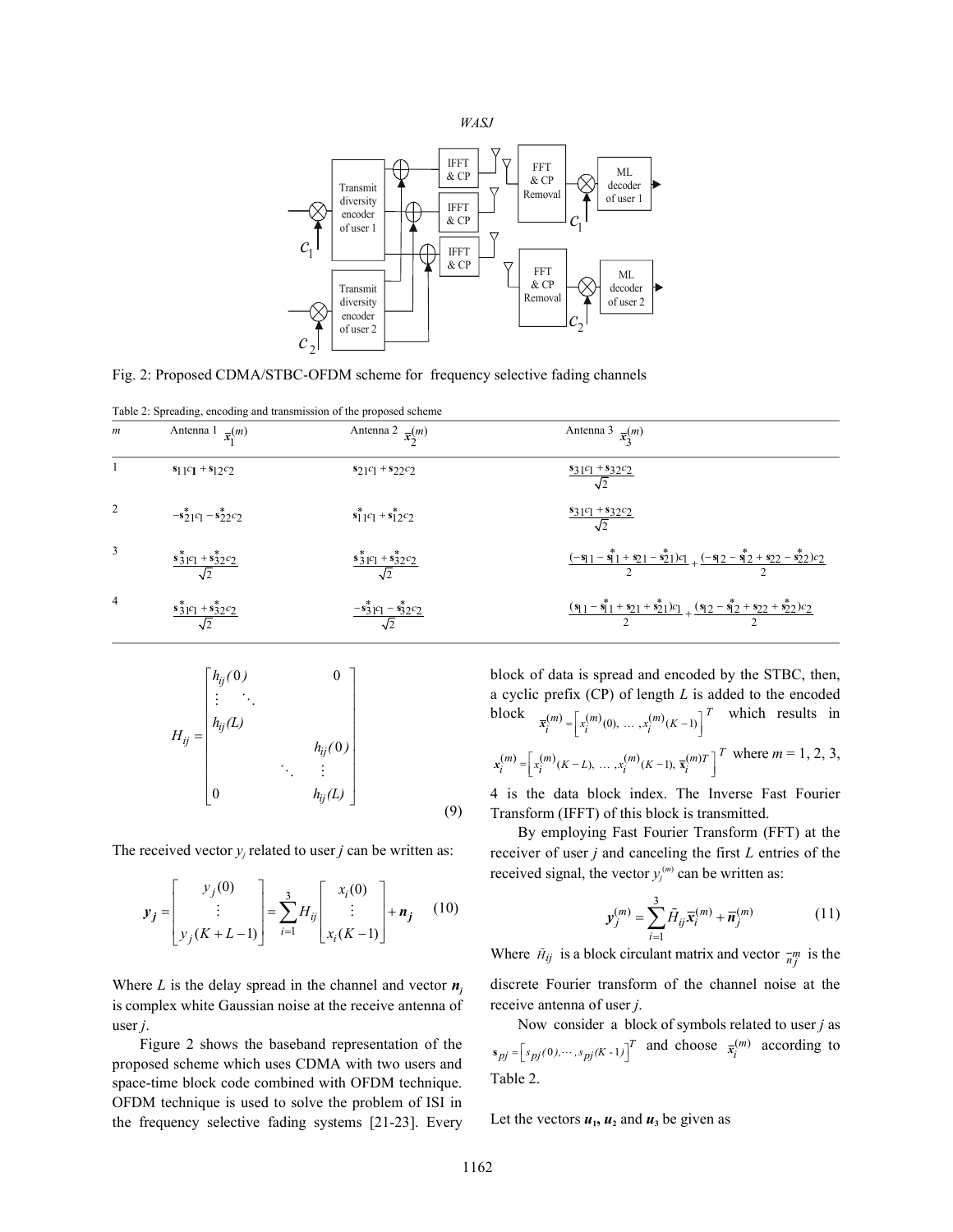$$
WASJ
$$

$$
C_1 = \mathbf{S}_{11} C_1 + \mathbf{S}_{12} C_2 \tag{12}
$$

$$
u_2 = s_{21}c_1 + s_{22}c_2
$$
  
\n
$$
u_3 = s_{31}c_1 + s_{32}c_2
$$
\n(13)

$$
\begin{bmatrix} y_j^{(1)} \\ y_j^{(2)} \\ y_j^{(3)} \\ y_j^{(4)} \end{bmatrix} = \begin{bmatrix} \Delta_{1j} \\ \Delta_{2j} \\ \Delta_{3j} \end{bmatrix}^T \begin{bmatrix} u_1 & u_2 & \frac{u_3}{\sqrt{2}} \\ -u_2^* u_1^* & \frac{u_3}{\sqrt{2}} \\ \frac{u_3^*}{\sqrt{2}} \frac{u_3^*}{\sqrt{2}} & -u_1 - u_1^* + u_2 - u_2^* \\ \frac{u_3^*}{\sqrt{2}} \frac{u_3 - u_3^*}{\sqrt{2}} & \frac{u_1 - u_1^* + u_2 + u_2^*}{2} \end{bmatrix} + \begin{bmatrix} \overline{n}_j^{(1)} \\ \overline{n}_j^{(2)} \\ \overline{n}_j^{(3)} \\ \overline{n}_j^{(4)} \end{bmatrix}.
$$
\n(15)

In (15),  $A_{ij}$  is diagonal matrix where its diagonal elements are DFT of the channel impulse response  $h_{ii}(k)$ . With some manipulations, (15) can be written as:

$$
\begin{bmatrix}\ny_j^{(1)} \\
y_{jm}^{(1)} \\
y_{jm}^{(2)} \\
y_{jm}^{(2)} \\
y_{jm}^{(3)} \\
y_{jm}^{(4)}\n\end{bmatrix} = \Lambda_j\n\begin{bmatrix}\nu_{lr} \\
u_{lm} \\
u_{2m} \\
u_{3m}\n\end{bmatrix} + \frac{\overline{n}_{jm}^{(2)}}{\overline{n}_{jim}^{(2)}} \\
\overline{n}_{jim}^{(3)} \\
\overline{n}_{jm}^{(4)}\n\end{bmatrix} + \frac{\overline{n}_{jm}^{(3)}}{\overline{n}_{jim}^{(3)}} \\
\overline{n}_{jim}^{(4)}\n\begin{bmatrix}\n\overline{n}_{jm}^{(4)} \\
\overline{n}_{jim}^{(5)} \\
\overline{n}_{jim}^{(4)}\n\end{bmatrix} + \frac{\overline{n}_{jm}^{(5)}}{\overline{n}_{jim}^{(4)}} \\
\overline{n}_{jim}^{(4)}\n\end{bmatrix} + \frac{\overline{n}_{jm}^{(4)}}{\overline{n}_{jm}^{(4)}} \\
\overline{n}_{jm}^{(4)}\n\begin{bmatrix}\n\Lambda_{1jr} - \Lambda_{1jim} \Lambda_{2jr} - \Lambda_{2jim} \frac{\Lambda_{3jr}}{\sqrt{2}} & \frac{-\Lambda_{3jim}}{\sqrt{2}} \\
\Lambda_{2jr} \Lambda_{2jim} - \Lambda_{1jr} - \Lambda_{1jim} \frac{\Lambda_{3jr}}{\sqrt{2}} & \frac{-\Lambda_{3jim}}{\sqrt{2}} \\
\Lambda_{2jm} - \Lambda_{2jr} - \Lambda_{1jim} \Lambda_{1jr} \frac{\Lambda_{3jm}}{\sqrt{2}} & \frac{-\Lambda_{3jm}}{\sqrt{2}} \\
-\Lambda_{3jr} 0 & 0 & -\Lambda_{3jim} \frac{\Lambda_{1jr} + \Lambda_{2jr}}{\sqrt{2}} & \frac{\Lambda_{1jim} + \Lambda_{2jim}}{\sqrt{2}} \\
-\Lambda_{3jim} 0 & 0 & \Lambda_{3jr} \frac{\Lambda_{1jm} + \Lambda_{2jim}}{\sqrt{2}} & \frac{\Lambda_{1jim} + \Lambda_{2jim}}{\sqrt{2}} \\
0 & -\Lambda_{3jim} \Lambda_{3jr} 0 & \frac{\Lambda_{1jr} - \Lambda_{2jr}}{\sqrt{2}} & \frac{\Lambda_{1jim} - \Lambda_{2jim}}{\sqrt{2}} \\
-\Lambda_{3jim} 0 & 0 & \Lambda_{3jr} \frac{\Lambda_{1jim} - \Lambda_{2jim}}{\sqrt{2}} & \frac{-\Lambda_{
$$

 $u_1 = s_{11}c_1 + s_{12}c_2$  (12) At the receiver of user *j*, the received signal is multiplied by the spreading code  $c_j$  as

$$
\begin{bmatrix}\n v_{jr}^{(1)} \\
 v_{jim}^{(1)} \\
 v_{jim}^{(2)} \\
 v_{jr}^{(2)} \\
 v_{jm}^{(3)} \\
 v_{jm}^{(3)} \\
 v_{jm}^{(4)} \\
 v_{jm}^{(4)} \\
 v_{jm}^{(4)} \\
 v_{jm}^{(4)} \\
 v_{jm}^{(4)} \\
 v_{jm}^{(4)} \\
 v_{jm}^{(4)} \\
 v_{jm}^{(4)} \\
 v_{jm}^{(4)} \\
 v_{jm}^{(4)} \\
 v_{jm}^{(4)} \\
 v_{jm}^{(4)} \\
 c_{jm}^{(4)} \\
 c_{jim}^{(4)}(c_{j})\n\end{bmatrix}\n\begin{bmatrix}\n y_{jr}^{(1)}c_{j} \\
 y_{jm}^{(2)}c_{j} \\
 y_{jr}^{(3)}c_{j} \\
 y_{jm}^{(4)}c_{j}\n\end{bmatrix}
$$
\n(18)

Estimated blocks  $\hat{\mathbf{s}}_{1j}$ ,  $\hat{\mathbf{s}}_{2j}$  and  $\hat{\mathbf{s}}_{3j}$  related to user *j* can be evaluated as:

$$
\begin{bmatrix}\n\hat{\mathbf{s}}_{1jr} \\
\hat{\mathbf{s}}_{jjm} \\
\hat{\mathbf{s}}_{2jm} \\
\hat{\mathbf{s}}_{2jm} \\
\hat{\mathbf{s}}_{3jr} \\
\hat{\mathbf{s}}_{3jm}\n\end{bmatrix} = \Lambda_f^H \begin{bmatrix}\n\mathbf{v}_{jr}^{(1)} \\
\mathbf{v}_{jm}^{(2)} \\
\mathbf{v}_{jr}^{(2)} \\
\mathbf{v}_{jm}^{(3)} \\
\mathbf{v}_{jm}^{(3)} \\
\mathbf{v}_{jm}^{(4)} \\
\mathbf{v}_{jr}^{(4)} \\
\mathbf{v}_{jim}^{(4)}\n\end{bmatrix}.
$$
\n(19)

These estimates are sent to the optimum detector where the maximum likelihood decision rule is applied. It is straightforward to extend this scheme to multiuser CDMA. Note that this scheme provides a diversity order as the MRRC scheme. It achieves diversity of 3*n* for *n* receive antennas. On the other hand, this code exploits  $\frac{3}{4}$ of the maximum transmission rate and uses maximumlikelihood decoder with linear processing. Using OFDM technique with cyclic prefix causes a reduction in the bandwidth proportional to *L/*(*K+L*). This fraction can be reduced by increasing the block size *K* if it is guaranteed that the channel doesn't change over four block periods.

**Simulation Results:** In this section, numerical results of the proposed scheme and conventional schemes are demonstrated. In all simulations, we use 3 transmit antennas at the base station and 1 receive antenna at the mobile o f users. Also, it is assumed that the channel is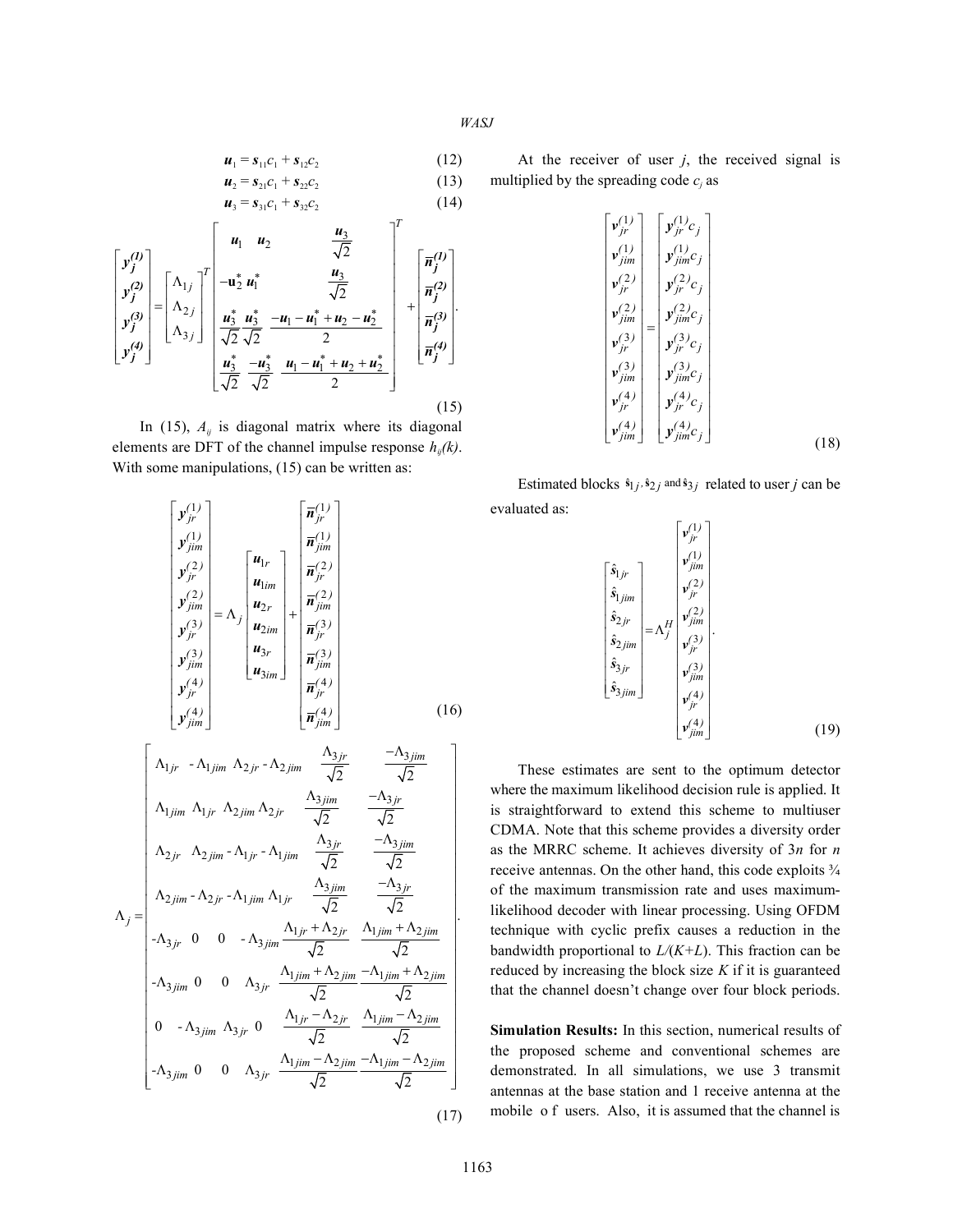



Fig. 3: BER of MRRC-OFDM and STBC-OFDM schemes for frequency selective fading channels



Fig. 4: BER of CDMA/STBC-OFDM scheme with 1 user and the proposed CDMA/STBC with 2 users for frequency selective fading channels

frequency selective fading with delay spread of 4 bits and equals to the transmitted power from the single transmit the size of the transmitted block equals 128. Furthermore, antenna for MRRC. If we make the power of each block of independent complex Gaussian random variables with variance 0.5 per one dimension (Rayleigh fading) and the noise is considered to be complex white Gaussian.

Figure 3 shows the bit error probability with respect to signal to noise ratio of the STBC-OFDM scheme compared to the MRRC-OFDM scheme. In this example, binary PSK modulation is used. It is noted that the performance of the STBC-OFDM is 4 dB worse than the MRRC because, the total transmit power of our scheme

the channel path gains are assumed as samples of  $s_1$ ,  $s_2$ , and  $s_3$  in STBC-OFDM scheme equals to the transmitted power from the single transmit antenna for MRRC, the bit error rate (BER) of the two schemes will be the same and the curves will overlap with each other. Also, it is worthy of noting that the two schemes have the same slopes which means that the STBC-OFDM achieves diversity gain similar to the diversity gain of the MRRC-OFDM scheme. As a result, STBC-OFDM can be used as an efficient coding scheme to improve the performance of the wireless system.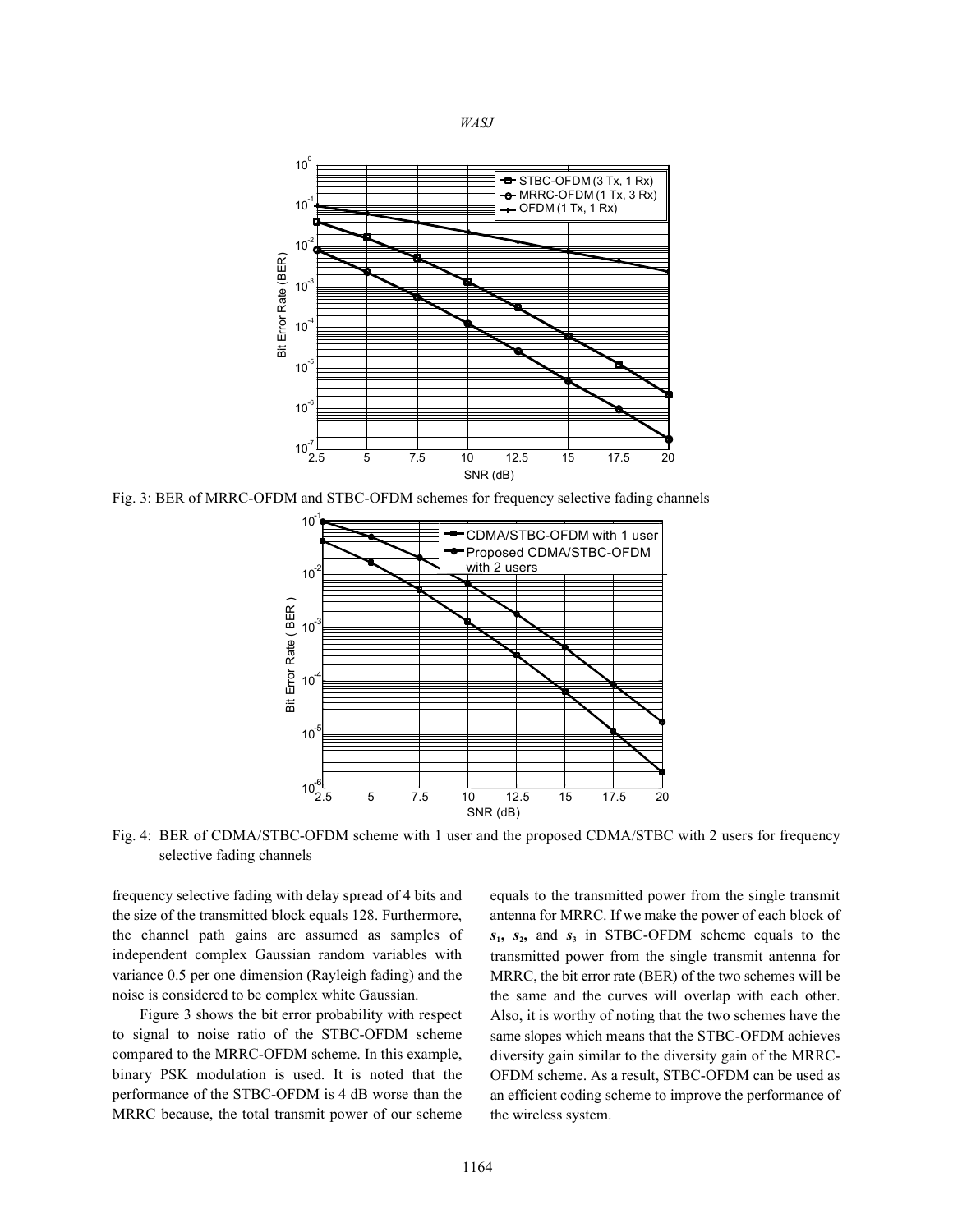CDMA/STBC-OFDM scheme with two users compared to CDMA/STBC-OFDM scheme with one user. It is assumed that the transmitted power in the two cases is the same and binary PSK modulation is used. As expected, the CDMA/STBC-OFDM scheme with one user has approximately 3 dB performance gain over the CDMA/STBC-OFDM scheme with two users. This is due to the fact that when the number of users doubles, the performance gain decreases by 3 dB. Also, it is interesting to note that the two curves have the same slopes. This means that the proposed CDMA/STBC-OFDM scheme with two users has the same diversity order as the diversity order of the CDMA/STBC-OFDM scheme with one user. In addition, this diversity order doesn't change for the proposed CDMA/STBC-OFDM with any number of users.

## **CONCLUSIONS**

A CDMA/STBC-OFDM scheme for frequency selective fading channels has been presented. It is shown that this scheme is efficient for frequency selective fading channels with low decoding complexity and good performance. It provides a diversity order of 3*n* for *n* receive antennas as the MRRC scheme. The extension of this scheme to multiuser CDMA is straightforward.

## **REFERENCES**

- 1. Theodore S. Rappaport, 2002. Wireless communications: principles and practice. Prentice Hall PTR, NJ.
- 2. Wang, X., Salim Alkhawaldeh and Y. Shayan, 2007. A New approach to diversity and multiplexing gains for wideband MIMO channels. IEEE Transaction on Wireless Communications, USA, 6(1): 90-100.
- 3. Bansal, L.K. and A. Trivedi, 2010. Comparative Study of Different Space-Time Coding Schemes for MC-CDMA Systems, Int. J. Communications, Network and System Sci., 3: 418-424.
- 4. Tarokh, V., N. Sheshadri and A.R. Calderbank, 1998. Space-time codes for high data rate wireless communication: performance criterion and code construction. IEEE Trans. Inform. Theory, 44(2): 744-765.
- In Fig. 4, we present the performance of the proposed 5. Tarokh, V., H. Jafarkhani and A.R. Calderbank, 1999. Space-time block coding for wireless communications: performance results. IEEE JSAC, 17(3): 451-460.
	- 6. Tarokh, V., A. Naguib, N. Sheshadri and A.R. Calderbank, 1999. Combined array processing and space-time coding. IEEE Trans. Inform. Theory, 45: 1121-1128.
	- 7. Alkhawaldeh, S., X. Wang and Y.R. Shayan, 2008. Multilayered linear dispersion codes for flat multiple-input multiple-output channels. IET Communications, 2(9): 1149-1158.
	- 8. Alamouti, S.M., 1998. A simple transmit diversity technique for wireless communications. IEEE JSAC, 16(8): 1451-1458.
	- 9. Tarokh, V., H. Jafarkhani and A.R. Calderbank, 1999. Space-time block codes from orthogonal designs. IEEE Trans. Inform. Theory, 45: 1456-1467.
	- 10. Agrawal, D., V. Tarokh, A. Naguib and N. Sheshadri, 1998. Space-time coded OFDM for high data-rate wireless communication over wideband channels. IEEE Vehicular Technology Conference, VTC'98., pp: 1000-1004.
	- 11. Blum, R., Y. Geoffrey, J. Li Winters and Q. Yan, 2001. Improved Space-time coding for MIMO-OFDM wireless communications. IEEE Trans. on Communications, 49(11): 1873-1878.
	- 12. Mudulodu, S. and A. Paulraj, 2000. A transmit diversity scheme for frequency selective fading channels. IEEE Globecom.
	- 13. Lee, K.F. and D.B. Williams, 2000. A space-frequency transmitter diversity technique for OFDM systems. IEEE Globecom.
	- 14. Ostuni, F.S., M.R. Nakhai and H. Aghvami, 2003. Iterative Multi-User MMSE Receiver for Space-Time Trellis Co- ded CDMA over Frequency Selective channels, IEEE 14<sup>th</sup> International Symposium on Personal, Indore and Mobile Radio communication Proceedings, Chennai, pp: 1968-1972.
	- 15. Trivedi, A. and M. Bansal, 2007. Adaptive Equalization of Space-Time Coded MC-CDMA Systems, Communica-tion, Computers and Signal Processing, IEEE Pacific Rim, 22-24 August 2007, pp: 186-189.
	- 16. Trivedi, A. and L.K. Bansal, 2008. Performance Study of Space-Time Trellis Coded MC-CDMA System Employ-ing Different Detection Techniques, IEEE Proceedings, World Championship Sports Network, Conducted by Indian Institute of Information Technology, Allahabad, December 27-29, 2008, pp: 137-140.